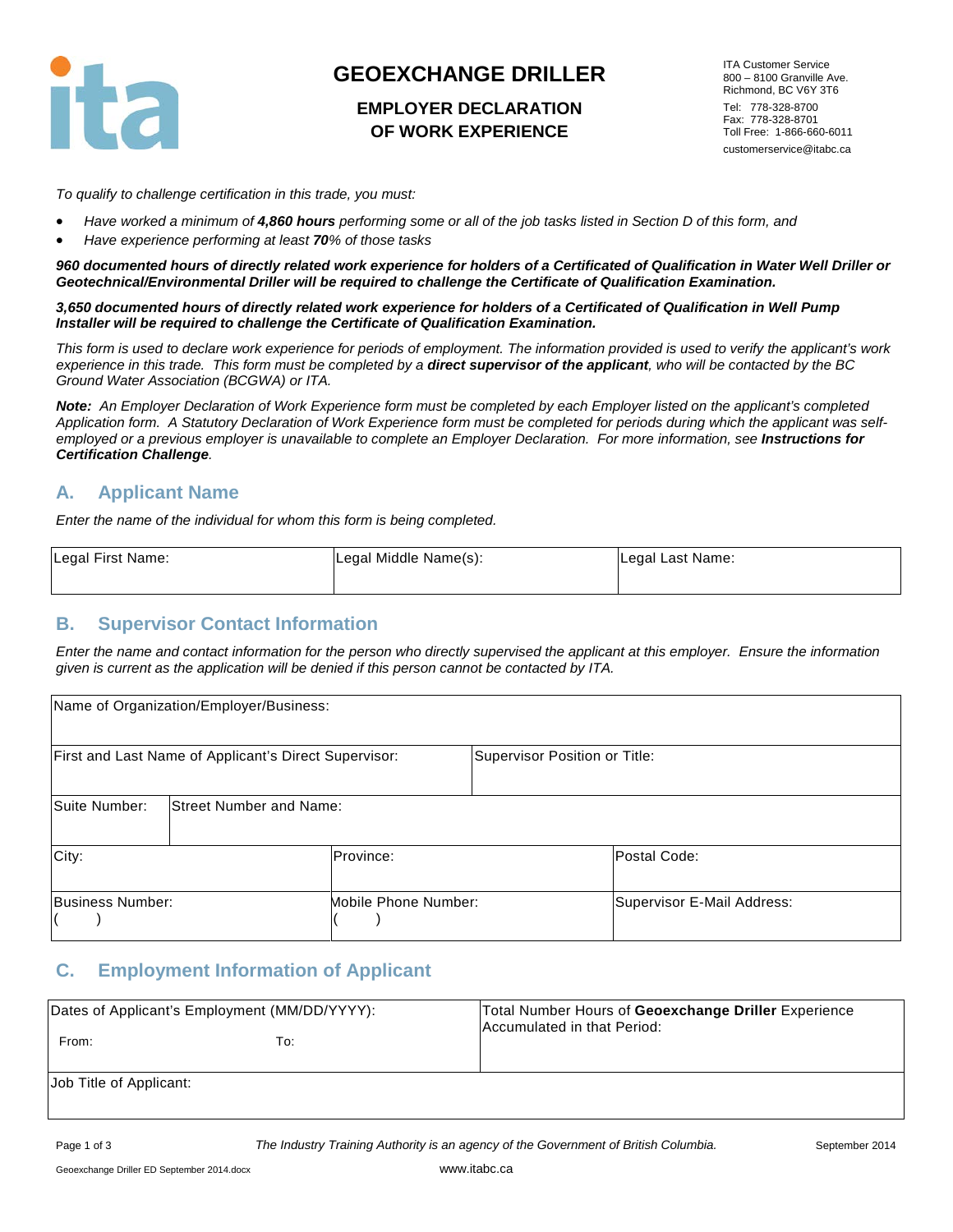

# **GEOEXCHANGE DRILLER**

#### **EMPLOYER DECLARATION OF WORK EXPERIENCE**

ITA Customer Service 800 – 8100 Granville Ave. Richmond, BC V6Y 3T6 Tel: 778-328-8700 Fax: 778-328-8701 Toll Free: 1-866-660-6011 customerservice@itabc.ca

### **D. Supervisor Declaration of Job Task Performance**

*By checking "Yes" or "No" in the Declaration Response column, indicate whether or not you, as the direct supervisor of the applicant, have personally witnessed the applicant performing the job tasks listed. Cross out any job tasks you did not see the applicant perform.*

| <b>Job Tasks</b>                                                                                                                                                                                                                                                                                                                                                                                                                                                                                                                                                                                                                                                                                    | <b>Declaration</b><br><b>Response</b> |                              |
|-----------------------------------------------------------------------------------------------------------------------------------------------------------------------------------------------------------------------------------------------------------------------------------------------------------------------------------------------------------------------------------------------------------------------------------------------------------------------------------------------------------------------------------------------------------------------------------------------------------------------------------------------------------------------------------------------------|---------------------------------------|------------------------------|
| <b>Industry Overview and Professional Work Practices</b><br>Including: Describe the scope of the trade in B.C., describe the B.C. Certification System and describe professional work practices.                                                                                                                                                                                                                                                                                                                                                                                                                                                                                                    | Yes:<br>No:                           | П<br>П                       |
| <b>Workplace Safety</b><br>Including: Describe common safety hazards associated with the trade, use safety equipment and procedures when dealing with<br>hazards, use the WHMIS System to practice safe care and control of hazardous products, recognize and describe hazards to the<br>environment associated with the trade, recognize and comply with WorkSafeBC Regulations, recognize and comply with the B.C.<br>Water Act and the B.C. Groundwater Protection Regulations, work safely on the drilling sites, recognize and comply with road and<br>traffic regulations, state the safety considerations when dealing with gas encounters, utility clearances and sources of contamination. | Yes:<br>No:                           | П<br>П                       |
| <b>Drilling Methods</b><br>Including: Describe the different types of well drilling systems applicable to the trade, use well drilling methods as applicable to the<br>trade.                                                                                                                                                                                                                                                                                                                                                                                                                                                                                                                       | Yes:<br>No:                           | $\Box$<br>П                  |
| Geology<br>Including: Identify various rock types and the processes that form them, describe various soil types found in B.C., use proper<br>terminology to describe rock formations as it applies to the trade.                                                                                                                                                                                                                                                                                                                                                                                                                                                                                    | Yes:<br>No:                           | П<br>П                       |
| <b>Ground Water</b><br>Including: Describe the Hydrologic Cycle (Water Cycle), use proper terminology to describe ground water formations, describe<br>different sources of water.                                                                                                                                                                                                                                                                                                                                                                                                                                                                                                                  | Yes:<br>No:                           | П<br>$\mathsf{L}$            |
| <b>Artesian Water Flow Prevention</b><br>Including: Describe the characteristics of artesian water flow, recognize and prepare for the likelihood of encountering artesian water<br>flow, identify the potential hazards associated with artesian water flow, describe the measures to contain/close artesian water flow.                                                                                                                                                                                                                                                                                                                                                                           | Yes:<br>No:                           | $\mathbf{I}$<br>$\Box$       |
| <b>Maps and Other Information Sources</b><br>Including: Read and interpret maps that pertain to geology, hydrogeology and location, read and interpret B.C. Water Atlas online GIS<br>resource, seek information from the property owner.                                                                                                                                                                                                                                                                                                                                                                                                                                                           | Yes:<br>No:                           | $\mathbf{L}$<br>П            |
| Vertical Closed Loop Borehole Heat Exchanger Construction and Installation<br>Including: Explain the principles of borehole heat exchanger performance, identify the different types of closed loop geoexchange<br>boreholes, use specific methods for vertical closed loop geoexchange borehole construction, use specific methods for vertical closed<br>loop geoexchange borehole pipe installation, describe the purpose of sealing, grouting and cementing boreholes, use different types<br>and application of grout for vertical closed loop geoexchange borehole grouting.                                                                                                                  | Yes:<br>No:                           | $\perp$<br>$\perp$           |
| <b>Hydraulic Systems</b><br>Including: Explain the principles of operation and components of different types of hydraulic systems applicable to the trade, explain<br>the importance of maintenance schedules and required system servicing.                                                                                                                                                                                                                                                                                                                                                                                                                                                        | Yes:<br>No:                           | $\mathbf{I}$<br>$\mathbf{I}$ |

## **E. Confirmation of Prerequisite Credentials or Certificates**

*For some trades, evidence that the applicant has earned prerequisite credentials or certificates is required before the individual is permitted to challenge certification. For those trades, a current or previous employer must verify that the applicant has the required prerequisite credentials. Prerequisite credentials for this trade are listed below.*

There are no prerequisite credentials or certificates for this trade.

*Enter the Supervisor and Applicant names from Page 1 on every page of this form*

| Supervisor First and Last Name: | Applicant First and Last Name: |
|---------------------------------|--------------------------------|
|                                 |                                |

Page 2 of 3 *The Industry Training Authority is an agency of the Government of British Columbia.* September 2014